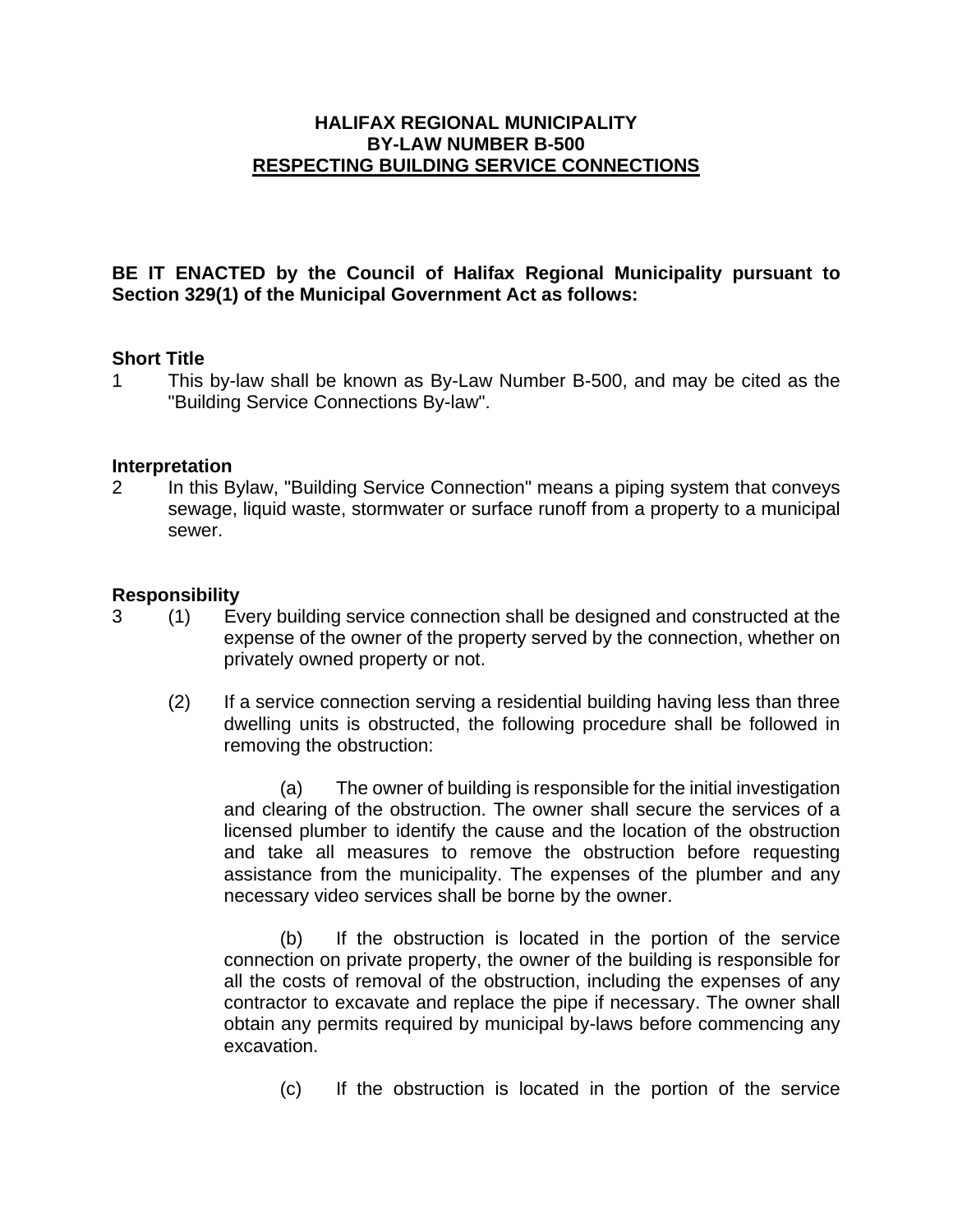connection on municipal property, and the plumber is unable to remove it pursuant to clause (a),, the owner shall submit to the Municipality a written report from the plumber and a video tape identifying the location and probable cause of the obstruction; and on the receipt of the report and video tape, the Municipality shall investigate the obstruction and if it is determined by the Municipality that the cause of the obstruction was

- i non-structural, the Municipality shall advise the owner of its determination and the owner shall be responsible for clearing the obstruction, including replacing the pipe, if necessary; or
- ii if the obstruction is caused by a broken, sheared, sagged or collapsed pipe or some other structural problem, the Municipality will rectify the deficiency at its expense and reimburse the owner for the cost of plumbing and video services in an amount not exceeding \$400.00, including HST.
- (3) If a service connection serving a residential building having three or more dwelling units or a commercial, institutional or industrial building is obstructed, the owner of the building shall be responsible for the removal of the obstruction, including replacing the pipe, if necessary, and for all costs and expense associated therewith, including the costs of plumbing and video services. The owner shall obtain any permits required by municipal by-laws before commencing any excavation.
- (4) Notwithstanding any other provisions of this Section, if it is determined that an obstruction in the service connection was caused by the penetration of roots from a municipal tree, the Municipality will
	- (a) absorb all costs for the removal of the obstruction; and
	- (b) reimburse the property owner for any costs incurred for the investigation, including the costs of plumbing and video services, up to a maximum of \$400.00 including HST.

Done and passed in Council this  $11^{th}$  day of May, A.D., 1999.

Mayor

 $\overline{a}$ 

 $\overline{a}$ 

Municipal Clerk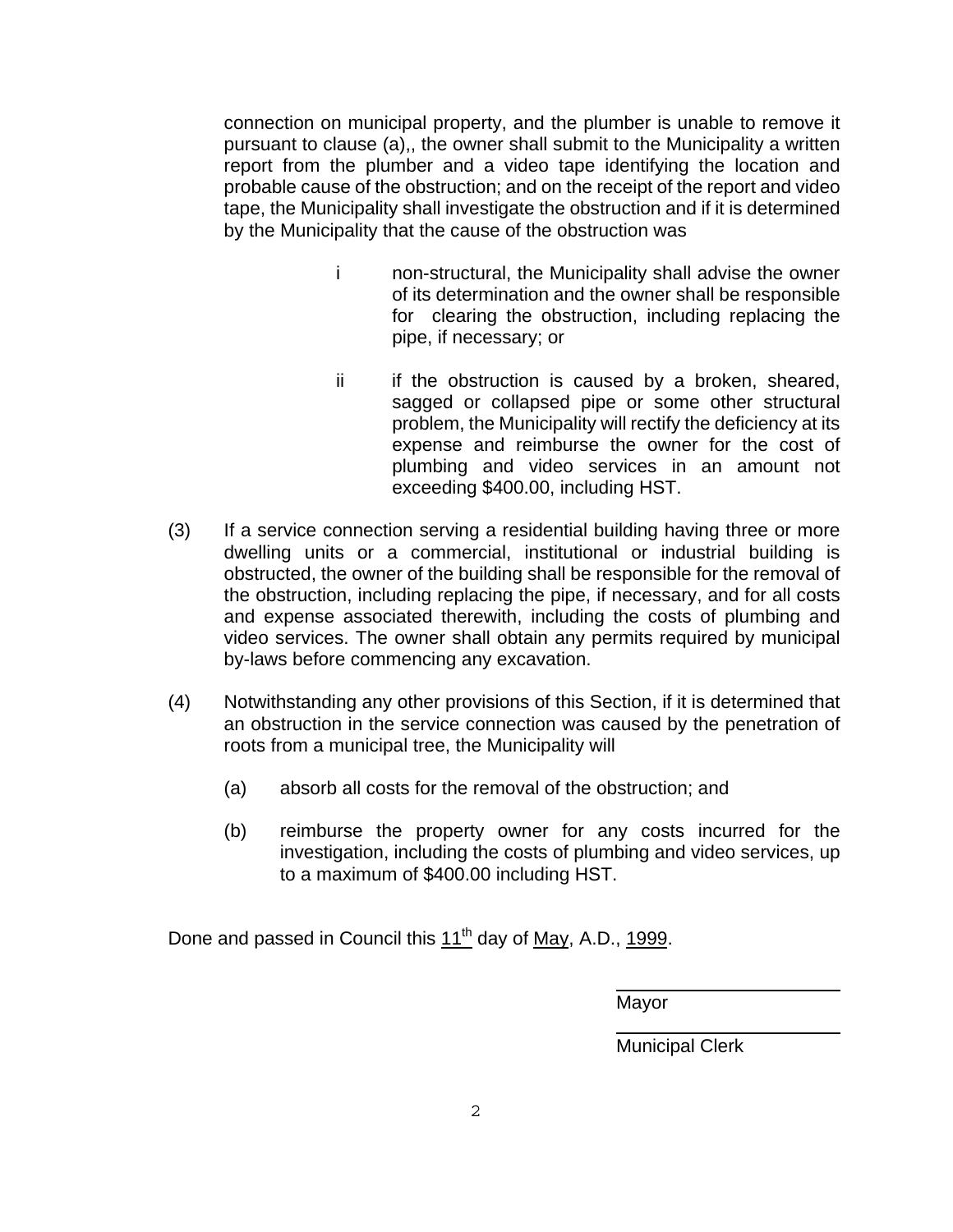I, Vi Carmichael, Clerk of the Halifax Regional Municipality, here by certify that the above-noted by-law was passed at a meeting of the Halifax Regional Council held on May 11, 1999.

Vi Carmichael, Municipal Clerk